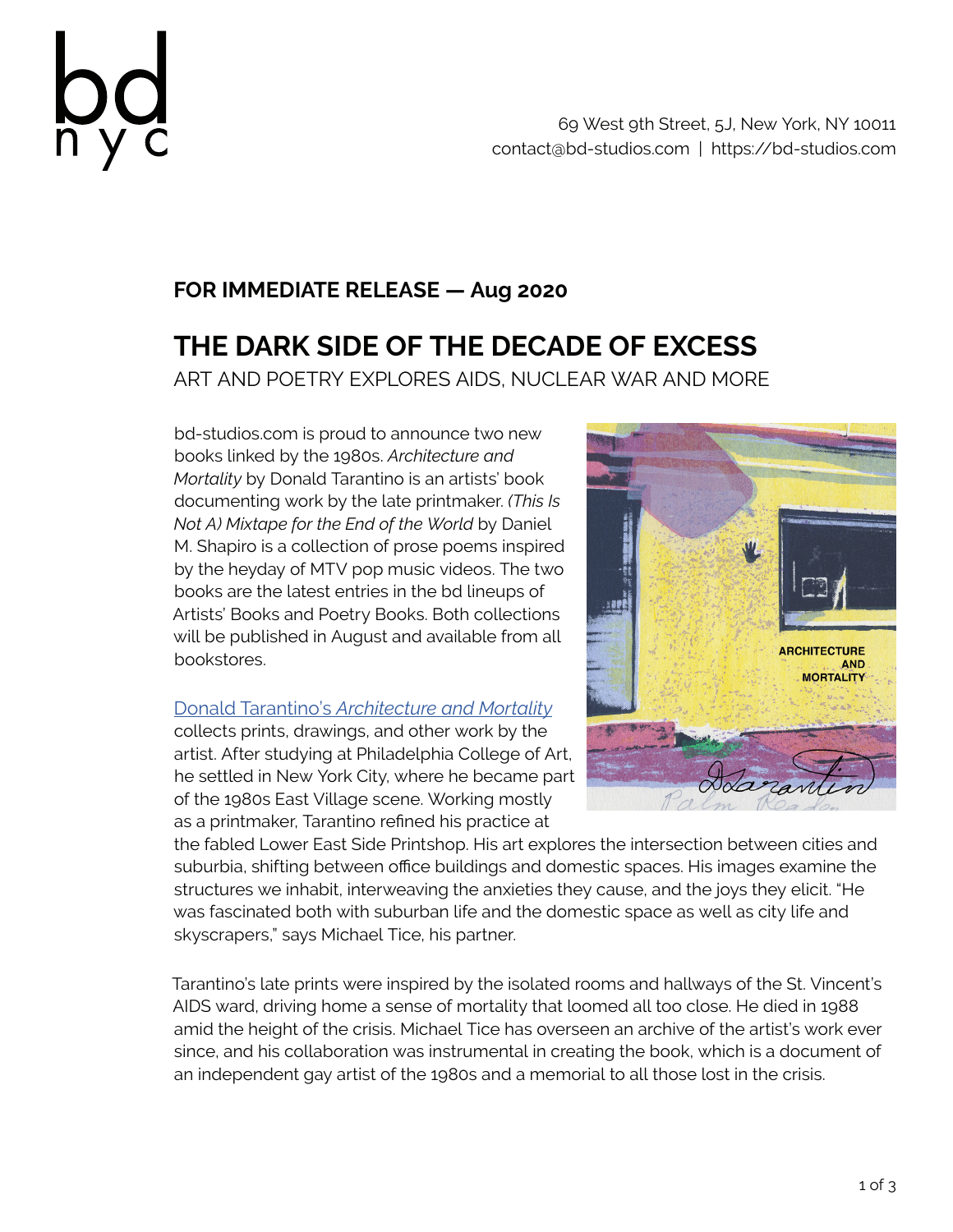### Daniel M. Shapiro's *(This Is Not A) Mixtape for the End*

*of the World* is a poetic counterpoint to Tarantino's visual art. As an active member of the Pittsburgh poetry scene, he has published and performed for many years, often incorporating elements of pop culture into his work. He began writing his 1980s music-inspired poems to create ekphrastic art that explored aging and childhood. The collection also considers many of the fears associated with the era, including nuclear war and AIDS, the disease that ended Tarantino's life so early. But as Shapiro continued the project, he noticed how his 21<sup>st</sup>-century notions of gender, race, and politics were imbued within the sense of youth and nostalgia, which, ultimately, grounds the work in the present.



Shapiro's nostalgic yet dystopian interpretation of many iconic music videos will seem familiar to those who came of age in the MTV era. "I want people to think about what

music of their childhood meant to them then vs. what it might mean now, and what their formative years meant then vs. now," he says. "Right now, our culture is changing because many people are responding to problems that have existed for so long, while some continue to deny that those problems exist or ever existed. When we revisit art from an earlier time and consider the environment in which it was created, we can often rethink current rights and wrongs."

A series of artworks by Stephen Tornero accompanies Shapiro's poems. Much like the period's music, the bold excess, bright colors, and festive abstractions stand in contrast to the decade's underbelly.

Though Donald Tarantino and Daniel M. Shapiro never knew each other, their work exists together comfortably. While our memory of the 1980s is often fueled by romantic nostalgia, Tarantino's and Shapiro's books remind us of the darker side. For every Keith Haring, there are countless Donald Tarantinos. And for every glossy music video, there is a Shapiro poem.

Both books will be available to order in paperback from all major book retailers and the publisher's website. eBook versions will be available on platforms including Amazon Kindle, Apple Books, and Google Play.